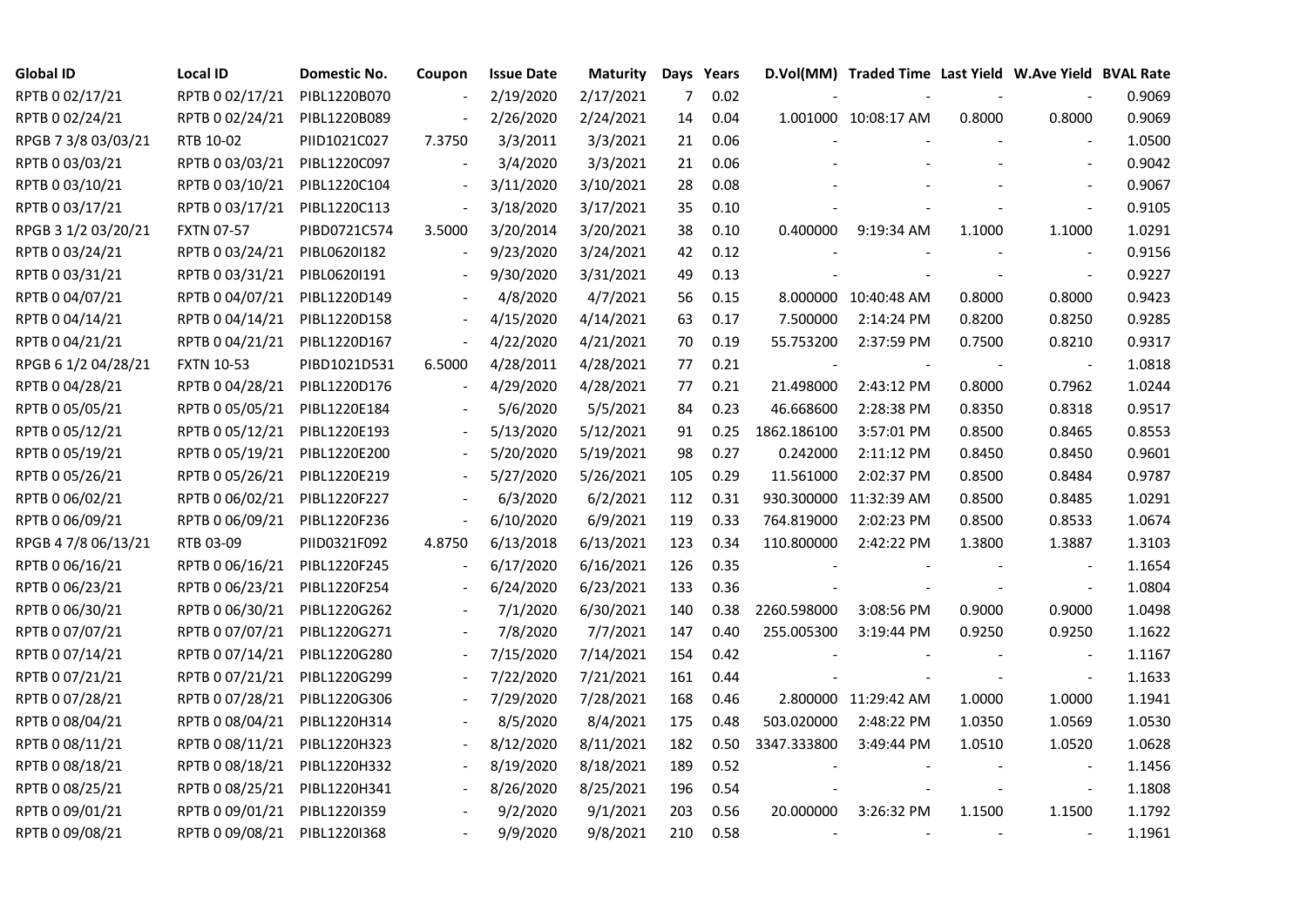| <b>Global ID</b>     | <b>Local ID</b>   | Domestic No. | Coupon                   | <b>Issue Date</b> | <b>Maturity</b> |     | Days Years |             | D.Vol(MM) Traded Time Last Yield W.Ave Yield BVAL Rate |        |                          |        |
|----------------------|-------------------|--------------|--------------------------|-------------------|-----------------|-----|------------|-------------|--------------------------------------------------------|--------|--------------------------|--------|
| RPTB 0 09/22/21      | RPTB 0 09/22/21   | PIBL12201386 |                          | 9/23/2020         | 9/22/2021       | 224 | 0.61       | 24.205000   | 3:26:31 PM                                             | 1.1500 | 1.1543                   | 1.2321 |
| RPTB 0 09/29/21      | RPTB 0 09/29/21   | PIBL1220I395 |                          | 9/30/2020         | 9/29/2021       | 231 | 0.63       | 1.500000    | 3:21:32 PM                                             | 1.2000 | 1.2000                   | 1.2491 |
| RPTB 0 10/06/21      | RPTB 0 10/06/21   | PIBL1220J401 |                          | 10/7/2020         | 10/6/2021       | 238 | 0.65       | 0.230000    | 2:35:46 PM                                             | 1.3000 | 1.3000                   | 1.2574 |
| RPTB 0 10/13/21      | RPTB 0 10/13/21   | PIBL1220J410 |                          | 10/14/2020        | 10/13/2021      | 245 | 0.67       |             |                                                        |        | $\overline{\phantom{a}}$ | 1.2812 |
| RPGB 5 3/4 10/20/21  | RTB 10-03         | PIID1021J039 | 5.7500                   | 10/20/2011        | 10/20/2021      | 252 | 0.69       |             |                                                        |        | $\overline{\phantom{a}}$ | 1.3546 |
| RPTB 0 10/20/21      | RPTB 0 10/20/21   | PIBL1220J429 |                          | 10/21/2020        | 10/20/2021      | 252 | 0.69       |             |                                                        |        | $\frac{1}{2}$            | 1.4631 |
| RPTB 0 10/27/21      | RPTB 0 10/27/21   | PIBL1220J438 |                          | 10/28/2020        | 10/27/2021      | 259 | 0.71       |             |                                                        |        | $\overline{\phantom{a}}$ | 1.2834 |
| RPTB 0 11/03/21      | RPTB 0 11/03/21   | PIBL1220K445 |                          | 11/4/2020         | 11/3/2021       | 266 | 0.73       |             | 5.500000 10:34:54 AM                                   | 1.2750 | 1.2750                   | 1.4013 |
| RPTB 0 11/10/21      | RPTB 0 11/10/21   | PIBL1220K454 |                          | 11/11/2020        | 11/10/2021      | 273 | 0.75       | 21.126000   | 3:27:06 PM                                             | 1.2800 | 1.2953                   | 1.3617 |
| RPTB 0 11/17/21      | RPTB 0 11/17/21   | PIBL1220K463 |                          | 11/18/2020        | 11/17/2021      | 280 | 0.77       |             | 1.510000 11:10:34 AM                                   | 1.3250 | 1.3250                   | 1.3449 |
| RPGB 5 3/4 11/24/21  | <b>FXTN 10-55</b> | PIBD1021K551 | 5.7500                   | 11/24/2011        | 11/24/2021      | 287 | 0.79       |             |                                                        |        |                          | 1.3838 |
| RPTB 0 11/24/21      | RPTB 0 11/24/21   | PIBL1220K472 |                          | 11/25/2020        | 11/24/2021      | 287 | 0.79       |             |                                                        |        | $\blacksquare$           | 1.3446 |
| RPTB 0 12/01/21      | RPTB 0 12/01/21   | PIBL1220L480 |                          | 12/2/2020         | 12/1/2021       | 294 | 0.81       | 2.030000    | 3:38:34 PM                                             | 1.3500 | 1.3500                   | 1.3880 |
| RPTB 0 12/07/21      | RPTB 0 12/07/21   | PIBL1220L499 |                          | 12/9/2020         | 12/7/2021       | 300 | 0.82       |             |                                                        |        | $\blacksquare$           | 1.3700 |
| RPTB 0 12/15/21      | RPTB 0 12/15/21   | PIBL1220L505 |                          | 12/16/2020        | 12/15/2021      | 308 | 0.84       |             |                                                        |        | $\blacksquare$           | 1.3777 |
| RPTB 0 01/05/22      | RPTB 0 01/05/22   | PIBL1221A015 |                          | 1/6/2021          | 1/5/2022        | 329 | 0.90       |             |                                                        |        |                          | 1.4255 |
| RPTB 0 01/12/22      | RPTB 0 01/12/22   | PIBL1221A024 | $\overline{\phantom{a}}$ | 1/13/2021         | 1/12/2022       | 336 | 0.92       | 30.000000   | 9:13:15 AM                                             | 1.3250 | 1.3250                   | 1.4320 |
| RPGB 63/8 01/19/22   | <b>FXTN 10-54</b> | PIBD1022G545 | 6.3750                   | 7/19/2011         | 1/19/2022       | 343 | 0.94       |             |                                                        |        |                          | 1.3999 |
| RPTB 0 01/19/22      | RPTB 0 01/19/22   | PIBL1221A033 | $\frac{1}{2}$            | 1/20/2021         | 1/19/2022       | 343 | 0.94       |             |                                                        |        |                          | 1.3550 |
| RPGB 4 01/26/22      | <b>FXTN 05-74</b> | PIBD0522A747 | 4.0000                   | 1/26/2017         | 1/26/2022       | 350 | 0.96       | 4.020000    | 3:19:26 PM                                             | 1.5100 | 1.5096                   | 1.4180 |
| RPTB 0 01/26/22      | RPTB 0 01/26/22   | PIBL1221A042 | $\blacksquare$           | 1/27/2021         | 1/26/2022       | 350 | 0.96       | 75.751000   | 2:41:14 PM                                             | 1.4150 | 1.3765                   | 1.3895 |
| RPTB 0 02/02/22      | RPTB 0 02/02/22   | PIBL1221B050 |                          | 2/3/2021          | 2/2/2022        | 357 | 0.98       | 2656.711000 | 3:39:39 PM                                             | 1.4220 | 1.4368                   | 1.4346 |
| RPTB 0 02/09/22      | RPTB 0 02/09/22   | PIBL1221B069 | $\frac{1}{2}$            | 2/10/2021         | 2/9/2022        | 364 | 1.00       | 4868.010000 | 3:13:00 PM                                             | 1.4200 | 1.4285                   | 1.4225 |
| RPGB 15 03/14/22     | <b>FXTN 20-02</b> | PIBD2022C021 | 15.0000                  | 3/14/2002         | 3/14/2022       | 397 | 1.09       |             |                                                        |        |                          | 1.5060 |
| RPGB 4 3/4 07/04/22  | <b>FXTN 03-24</b> | PIBD0322G247 | 4.7500                   | 7/4/2019          | 7/4/2022        | 509 | 1.39       | 6.000000    | 3:20:32 PM                                             | 1.6200 | 1.6033                   | 1.5182 |
| RPGB 4 7/8 08/02/22  | <b>FXTN 10-56</b> | PIBD1022H562 | 4.8750                   | 8/2/2012          | 8/2/2022        | 538 | 1.47       |             |                                                        |        |                          | 1.6584 |
| RPGB 4 3/4 09/13/22  | <b>FXTN 10-57</b> | PIBD1022I570 | 4.7500                   | 9/13/2012         | 9/13/2022       | 580 | 1.59       |             |                                                        |        | $\blacksquare$           | 1.6924 |
| RPGB 12 3/4 10/17/22 | <b>FXTN 20-03</b> | PIBD2022J033 | 12.7500                  | 10/17/2002        | 10/17/2022      | 614 | 1.68       |             |                                                        |        | $\blacksquare$           | 1.7353 |
| RPGB 4 5/8 12/04/22  | RTB 05-11         | PIID0522L114 | 4.6250                   | 12/4/2017         | 12/4/2022       | 662 | 1.81       | 18.250000   | 3:20:11 PM                                             | 1.8500 | 1.8212                   | 1.8460 |
| RPGB 4 12/06/22      | <b>FXTN 10-58</b> | PIBD1022L585 | 4.0000                   | 12/6/2012         | 12/6/2022       | 664 | 1.82       | 2000.000000 | 9:47:35 AM                                             | 1.9950 | 1.9950                   | 1.8876 |
| RPGB 4 3/8 02/11/23  | RTB 03-10         | PIID0323B101 | 4.3750                   | 2/11/2020         | 2/11/2023       | 731 | 2.00       | 74.350000   | 3:57:16 PM                                             | 1.9800 | 1.8347                   | 1.8239 |
| RPGB 13 02/20/23     | <b>FXTN 20-04</b> | PIBD2023B048 | 13.0000                  | 2/20/2003         | 2/20/2023       | 740 | 2.03       |             |                                                        |        |                          | 1.8590 |
| RPGB 5 1/2 03/08/23  | <b>FXTN 05-75</b> | PIBD0523C752 | 5.5000                   | 3/8/2018          | 3/8/2023        | 756 | 2.07       |             |                                                        |        |                          | 1.8201 |
| RPGB 3 1/2 04/21/23  | <b>FXTN 07-58</b> | PIBD0723D588 | 3.5000                   | 4/21/2016         | 4/21/2023       | 800 | 2.19       |             | 22.860000 10:08:06 AM                                  | 2.0000 | 1.9503                   | 1.8916 |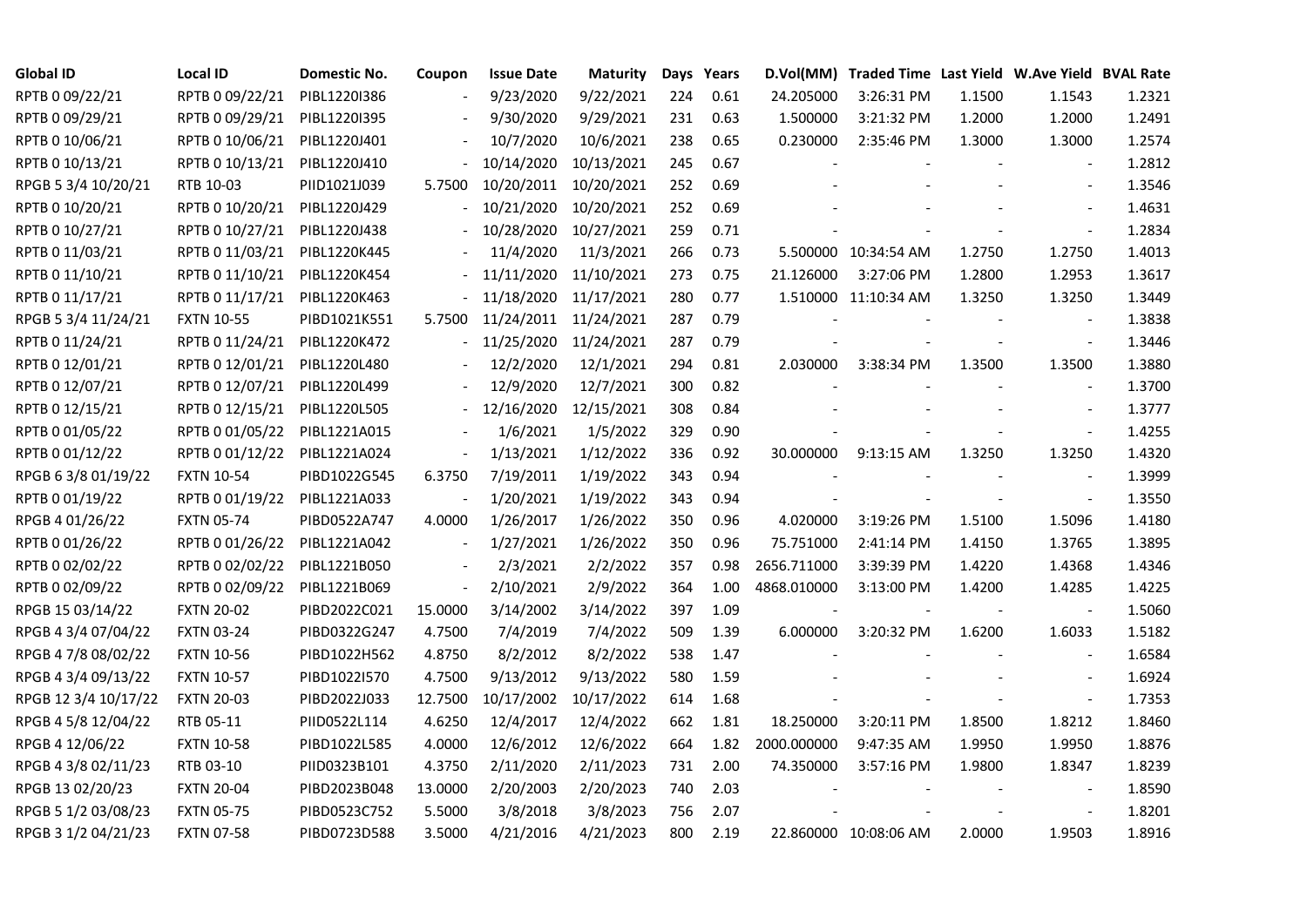| <b>Global ID</b>     | <b>Local ID</b>   | Domestic No. | Coupon  | <b>Issue Date</b> | <b>Maturity</b>       |     | Days Years |             | D.Vol(MM) Traded Time Last Yield W.Ave Yield BVAL Rate |        |                          |        |
|----------------------|-------------------|--------------|---------|-------------------|-----------------------|-----|------------|-------------|--------------------------------------------------------|--------|--------------------------|--------|
| RPGB 11 7/8 05/29/23 | <b>FXTN 20-05</b> | PIBD2023E054 | 11.8750 | 5/29/2003         | 5/29/2023             | 838 | 2.29       |             |                                                        |        |                          | 1.9354 |
| RPGB 3 1/4 08/15/23  | RTB 10-04         | PIID1023H046 | 3.2500  | 8/15/2013         | 8/15/2023             | 916 | 2.51       | 16.000000   | 3:07:35 PM                                             | 2.2500 | 2.1634                   | 2.0623 |
| RPGB 2 3/8 09/10/23  | <b>FXTN 03-25</b> | PIBD0323I252 | 2.3750  | 9/10/2020         | 9/10/2023             | 942 | 2.58       | 100.000000  | 3:28:49 PM                                             | 2.1000 | 2.1200                   | 2.1003 |
| RPGB 11 3/8 10/23/23 | <b>FXTN 20-06</b> | PIBD2023J068 | 11.3750 | 10/23/2003        | 10/23/2023            | 985 | 2.70       |             |                                                        |        | $\overline{\phantom{a}}$ | 2.0609 |
| RPGB 6 1/4 03/12/24  | RTB 05-12         | PIID0524C129 | 6.2500  | 3/12/2019         | 3/12/2024 1,126       |     | 3.08       | 5.600000    | 3:15:53 PM                                             | 2.3500 | 2.3045                   | 2.2073 |
| RPGB 4 1/2 04/20/24  | <b>FXTN 07-59</b> | PIBD0724D595 | 4.5000  | 4/20/2017         | 4/20/2024 1,165       |     | 3.19       |             |                                                        |        | $\blacksquare$           | 2.1244 |
| RPGB 12 3/8 06/03/24 | <b>FXTN 20-07</b> | PIBD2024F075 | 12.3750 | 6/3/2004          | 6/3/2024 1,209        |     | 3.31       |             |                                                        |        | $\overline{\phantom{a}}$ | 2.2335 |
| RPGB 12 7/8 08/05/24 | <b>FXTN 20-08</b> | PIBD2024H086 | 12.8750 | 8/5/2004          | 8/5/2024 1,272        |     | 3.48       |             |                                                        |        | $\overline{\phantom{a}}$ | 2.2788 |
| RPGB 4 1/8 08/20/24  | <b>FXTN 10-59</b> | PIBD1024H595 | 4.1250  | 8/20/2014         | 8/20/2024 1,287       |     | 3.52       |             |                                                        |        |                          | 2.1076 |
| RPGB 4 1/4 10/17/24  | <b>FXTN 05-76</b> | PIBD0524J762 | 4.2500  | 10/17/2019        | 10/17/2024 1,345      |     | 3.68       |             |                                                        |        | $\overline{\phantom{a}}$ | 2.3111 |
| RPGB 13 3/4 11/11/24 | <b>FXTN 20-09</b> | PIBD2024K091 | 13.7500 | 11/11/2004        | 11/11/2024 1,370      |     | 3.75       |             |                                                        |        | $\blacksquare$           | 2.3756 |
| RPGB 5 3/4 04/12/25  | <b>FXTN 07-61</b> | PIBD0725D618 | 5.7500  | 4/12/2018         | 4/12/2025 1,522       |     | 4.17       |             |                                                        |        | $\sim$                   | 2.4570 |
| RPGB 12 1/8 04/14/25 | <b>FXTN 20-10</b> | PIBD2025D103 | 12.1250 | 4/14/2005         | 4/14/2025 1,524       |     | 4.17       |             |                                                        |        | $\sim$                   | 2.4978 |
| RPGB 2 5/8 08/12/25  | RTB 05-13         | PIID0525H130 | 2.6250  | 8/12/2020         | 8/12/2025 1,644       |     | 4.50       | 629.235000  | 3:55:28 PM                                             | 2.6275 | 2.6130                   | 2.6211 |
| RPGB 3 5/8 09/09/25  | <b>FXTN 10-60</b> | PIBD10251608 | 3.6250  | 9/9/2015          | 9/9/2025 1,672        |     | 4.58       | 1914.650000 | 3:57:38 PM                                             | 2.6250 | 2.6248                   | 2.6242 |
| RPGB 12 1/8 10/20/25 | <b>FXTN 20-11</b> | PIBD2025J116 | 12.1250 | 10/20/2005        | 10/20/2025 1,713      |     | 4.69       |             |                                                        |        |                          | 2.5612 |
| RPGB 18 1/4 11/29/25 | <b>FXTN 25-01</b> | PIBD2525K015 | 18.2500 | 11/29/2000        | 11/29/2025 1,753      |     | 4.80       |             |                                                        |        | $\overline{\phantom{a}}$ | 2.5845 |
| RPGB 10 1/4 01/19/26 | <b>FXTN 20-12</b> | PIBD2026A122 | 10.2500 | 1/19/2006         | 1/19/2026 1,804       |     | 4.94       |             |                                                        |        | $\overline{\phantom{a}}$ | 2.6253 |
| RPGB 6 1/4 02/14/26  | <b>FXTN 07-62</b> | PIBD0726B627 | 6.2500  | 2/14/2019         | 2/14/2026 1,830       |     | 5.01       | 348.055000  | 3:56:07 PM                                             | 2.6350 | 2.6421                   | 2.6409 |
| RPGB 3 1/2 09/20/26  | RTB 10-05         | PIID1026I057 | 3.5000  | 9/20/2016         | 9/20/2026 2,048       |     | 5.61       | 12.100000   | 3:08:39 PM                                             | 2.6500 | 2.7804                   | 2.8644 |
| RPGB 6 1/4 10/20/26  | RTB 15-01         | PIID1526J019 | 6.2500  | 10/20/2011        | 10/20/2026 2,078      |     | 5.69       | 8.500000    | 3:32:34 PM                                             | 3.6000 | 3.6000                   | 2.7263 |
| RPGB 8 12/07/26      | <b>FXTN 20-13</b> | PIBD2026L139 | 8.0000  | 12/7/2006         | 12/7/2026 2,126       |     | 5.82       |             |                                                        |        | $\overline{\phantom{a}}$ | 2.7553 |
| RPGB 5 3/8 03/01/27  | RTB 15-02         | PIID1527C023 | 5.3750  | 3/1/2012          | 3/1/2027 2,210        |     | 6.05       | 4.900000    | 3:34:11 PM                                             | 2.9200 | 2.9200                   | 2.8341 |
| RPGB 4 3/4 05/04/27  | <b>FXTN 10-61</b> | PIBD1027E617 | 4.7500  | 5/4/2017          | 5/4/2027 2,274        |     | 6.23       | 439.372100  | 3:59:27 PM                                             | 2.8250 | 2.8277                   | 2.7974 |
| RPGB 8 5/8 09/06/27  | <b>FXTN 20-14</b> | PIBD2027I140 | 8.6250  | 9/6/2007          | 9/6/2027 2,399        |     | 6.57       | 20.000000   | 2:31:09 PM                                             | 2.9000 | 2.9000                   | 2.8218 |
| RPGB 6 1/4 03/22/28  | <b>FXTN 10-63</b> | PIBD1028C635 | 6.2500  | 3/22/2018         | 3/22/2028 2,597       |     | 7.11       |             |                                                        |        | $\sim$                   | 2.8574 |
| RPGB 9 1/2 12/04/28  | <b>FXTN 20-15</b> | PIBD2028L151 | 9.5000  | 12/4/2008         | 12/4/2028 2,854       |     | 7.81       |             |                                                        |        | $\sim$                   | 2.9257 |
| RPGB 67/8 01/10/29   | <b>FXTN 10-64</b> | PIBD1029A644 | 6.8750  | 1/10/2019         | 1/10/2029 2,891       |     | 7.92       | 798.500000  | 3:14:47 PM                                             | 2.8750 | 2.8544                   | 2.8427 |
| RPGB 8 3/4 05/27/30  | <b>FXTN 20-16</b> | PIBD2030E166 | 8.7500  | 5/27/2010         | 5/27/2030 3,393       |     | 9.29       |             |                                                        |        | $\blacksquare$           | 3.0069 |
| RPGB 2 7/8 07/09/30  | <b>FXTN 10-65</b> | PIBD1030G655 | 2.8750  | 7/9/2020          | 7/9/2030 3,436        |     | 9.41       |             | 836.130000 10:54:08 AM                                 | 3.0650 | 3.0650                   | 3.0671 |
| RPGB 12 1/2 07/28/30 | <b>FXTN 25-02</b> | PIBD2530G029 | 12.5000 | 7/28/2005         | 7/28/2030 3,455       |     | 9.46       |             |                                                        |        | $\overline{\phantom{a}}$ | 3.0624 |
| RPGB 11 1/4 01/26/31 | <b>FXTN 25-03</b> | PIBD2531A032 | 11.2500 | 1/26/2006         | 1/26/2031 3,637       |     | 9.96       |             |                                                        |        | $\overline{\phantom{a}}$ | 3.1080 |
| RPGB 8 07/19/31      | <b>FXTN 20-17</b> | PIBD2031G171 | 8.0000  | 7/19/2011         | 7/19/2031 3,811       |     | 10.43      | 433.880000  | 3:54:15 PM                                             | 3.0950 | 3.0936                   | 3.0946 |
| RPGB 9 3/8 10/05/31  | <b>FXTN 25-04</b> | PIBD2531J042 | 9.3750  | 10/5/2006         | 10/5/2031 3,889 10.65 |     |            |             |                                                        |        |                          | 3.1787 |